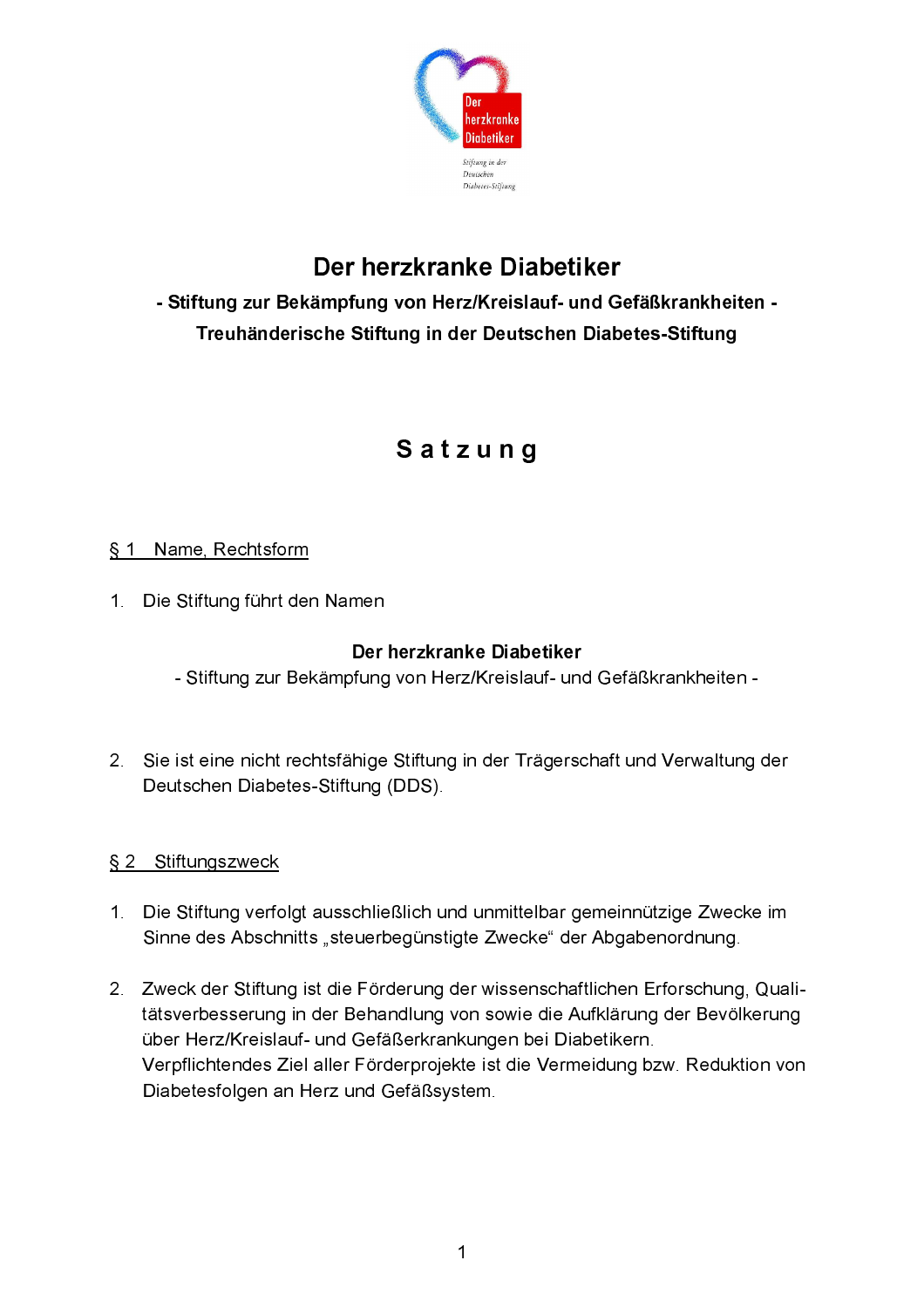- 3. Der Stiftungszweck wird verwirklicht insbesondere durch
	- Vergabe von Stipendien,
	- Gewährung von Geldzuschüssen zu den Sachkosten für > Forschungsprojekte und wissenschaftliche Arbeiten > Projekte zur Qualitätsverbesserung in der Langzeit-Behandlung des herzund gefäßkranken Diabetikers > einschlägige Vortrags-, Schulungs- und Fortbildungs-Veranstaltungen
	- Bildung eines Forums zur Weiterbildung von Betroffenen, Ärzten und Wissen- $\bullet$ schaftlern sowie Beteiligten im Gesundheitswesen
	- Kooperation mit Hochschulen und wissenschaftlichen Instituten
	- Vergabe von Preisen für Forschungswettbewerbe, einschlägige Veröffentli- $\bullet$ chungen oder an Institutionen, die sich in herausragender Weise für die Stiftungsziele engagieren.
- 4. Die Stiftung erfüllt ihre Aufgaben durch den Träger ihres Vermögens, die DDS.
- 5. Die Stiftung entscheidet frei nach ihren finanziellen Möglichkeiten über die Art der Verwirklichung des Stiftungszwecks.
- 6. Die Stiftung ist selbstlos tätig und verfolgt nicht in erster Linie eigenwirtschaftliche Zwecke.
- 7. Die Mittel der Stiftung dürfen nur für die satzungsgemäßen Zwecke verwendet werden. Forschungsergebnisse werden der Öffentlichkeit durch geeignete Maßnahmen zugänglich gemacht.

#### § 3 Stiftungsvermögen

- 1. Die Stiftung wird mit einem Anfangsvermögen von DM 200.000,00 (in Worten: zweihundertausend Deutsche Mark) ausgestattet.
- 2. Das Stiftungsvermögen ist in seinem Wert ungeschmälert zu erhalten. Zu diesem Zweck können im Rahmen des steuerrechtlich Zulässigen Teile der jährlichen Erträge einer freien Rücklage oder dem Stiftungsvermögen zugeführt werden.
	- 3. Dem Stiftungsvermögen wachsen alle Zuwendungen zu, die dazu bestimmt sind (Zustiftungen).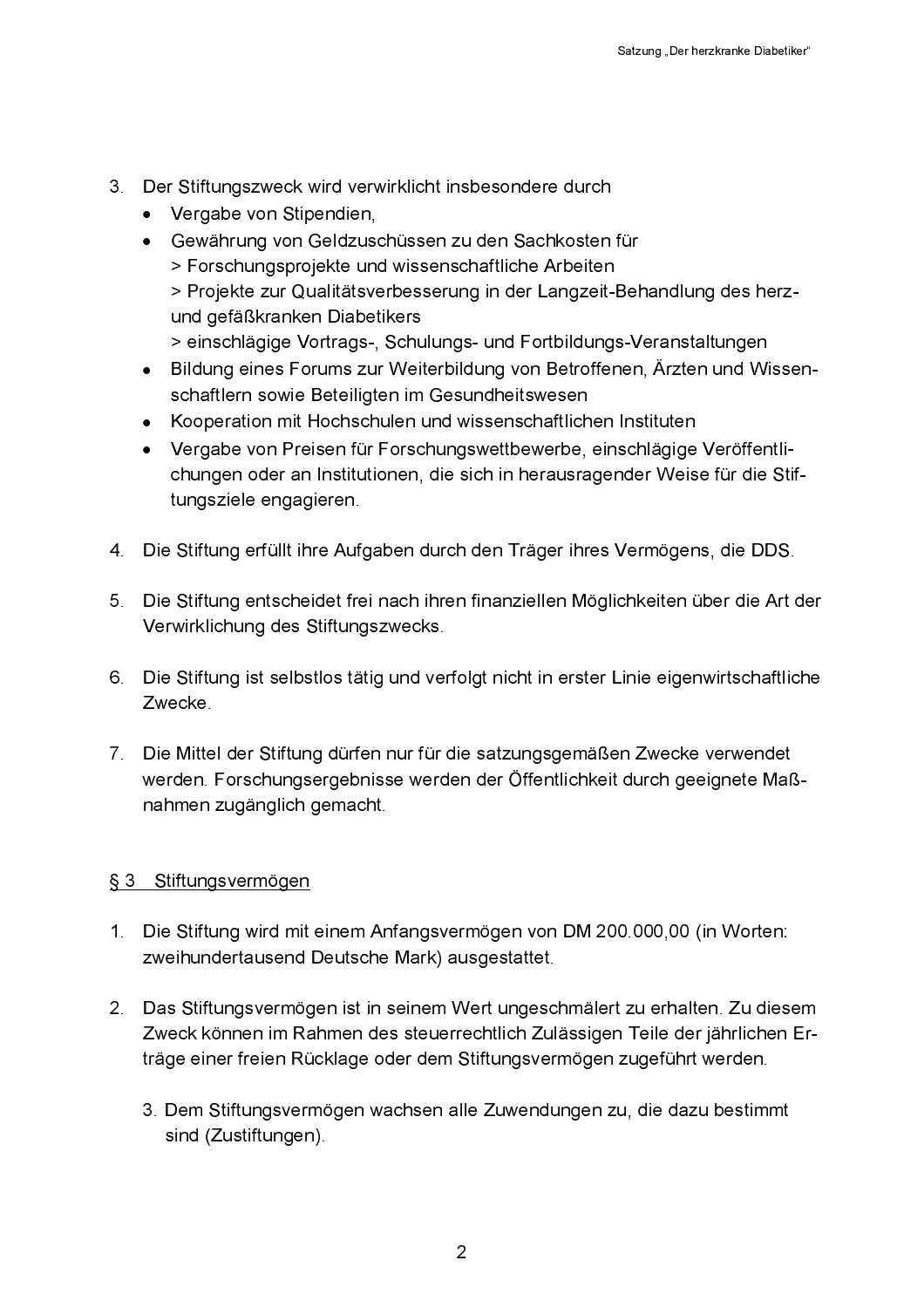#### § 4 Verwendung der Vermögenserträge und Zuwendungen

- 1. Die Erträge des Stiftungsvermögens und die diesem nicht zuwachsenden Zuwendungen sind zur Erfüllung des Stiftungszwecks zu verwenden. Davon ausgenommen ist die Rücklagenbildung oder die Zuführung zum Stiftungsvermögen gem. § 58 Nr. 7 der Abgabenordnung.
- 2. Es darf keine Person durch Ausgaben, die dem Zweck der Stiftung fremd sind, oder durch unverhältnismäßig hohe Vergütungen begünstigt werden.

#### § 5 Treuhandverwaltung

- 1. Die DDS verwaltet das Stiftungsvermögen getrennt von ihrem Vermögen. Sie vergibt die Stiftungsmittel und wickelt die Fördermaßnahmen ab.
- 2. Die DDS erstellt in Abstimmung mit dem Kuratorium bis zum 31. Januar eines jeden Jahres einen Haushaltsplan für das laufende Kalenderjahr.
- 3. Die DDS erstellt auf den 31. Dezember eines jeden Jahres eine Übersicht über das Vermögen und die Mittelverwendung der Stiftung. Die Übersicht ist jeweils bis zum 31. August des Folgejahres dem Kuratorium vorzulegen.

#### § 6 Kuratorium

- 1. Das Kuratorium besteht aus 5 Mitgliedern.
- 2. Mitglieder sind der Vorstandsvorsitzende der DDS oder ein von ihm benannter Vertreter als geborenes Mitglied sowie vier weitere Mitglieder, die von den Kuratoriumsmitgliedern in Abstimmung mit dem Vorstand der DDS kooptiert werden.
- 3. Die ersten Mitglieder des Kuratoriums werden von der Stifterin benannt.
- 4. Die Amtszeit der Mitglieder beträgt 4 Jahre.
- 5. Die Mitglieder wählen aus ihrer Mitte den Vorsitzenden und seinen Stellvertreter.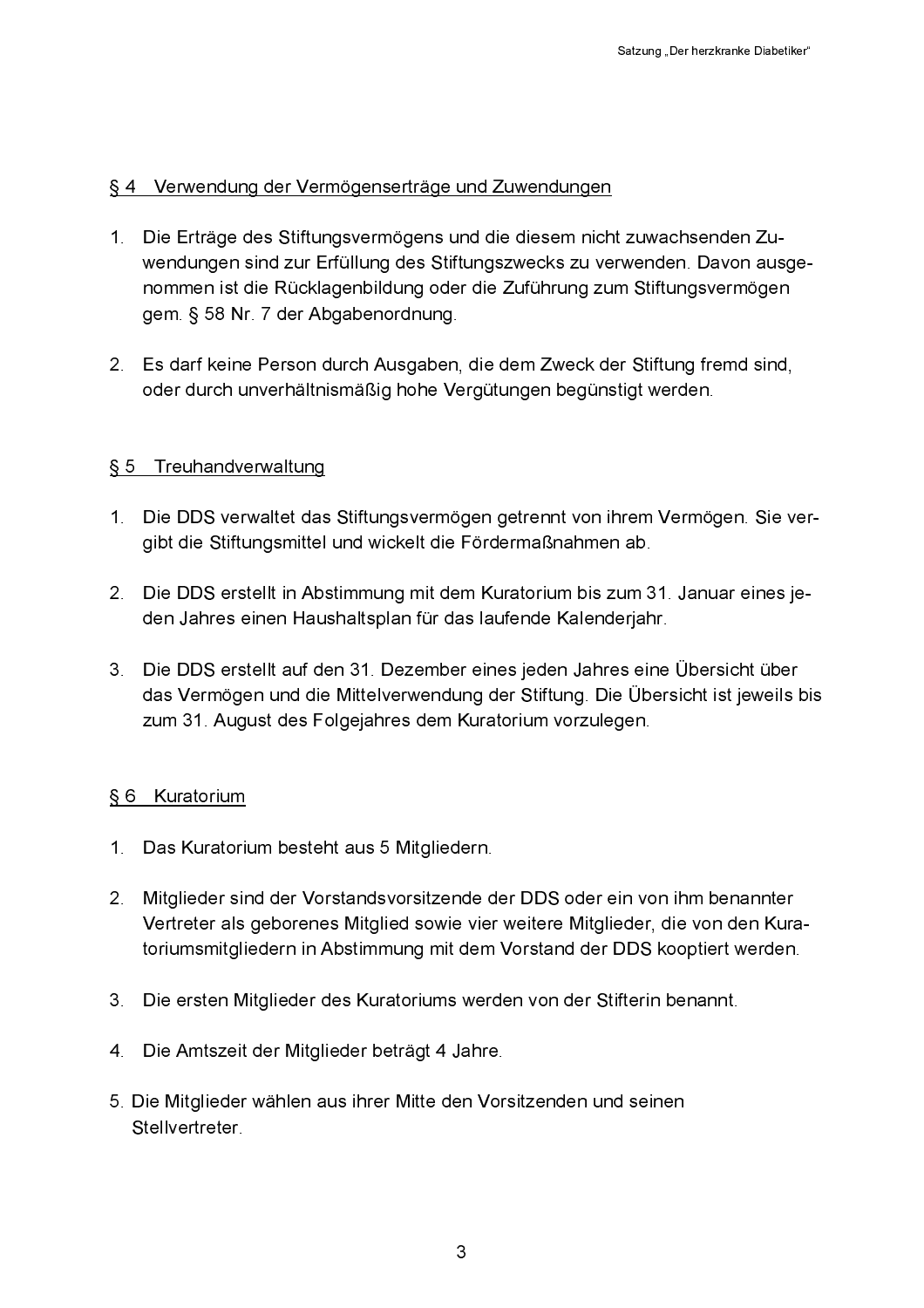6. Die Mitglieder sind ehrenamtlich tätig. Sie haben Anspruch auf Ersatz der ihnen entstandenen Aufwendungen.

#### $§ 7$ Aufgaben und Geschäftsgang des Kuratoriums

- 1. Das Kuratorium entscheidet über die Auswahl der Förderprojekte. Es beschließt über die zeitnahe Verwendung der Stiftungsmittel im Rahmen des von der DDS für die unselbständige Stiftung erstellten Haushaltsplans.
- 2. Ausschreibung und Vergabe von Stiftungspreisen einschließlich der Information der Öffentlichkeit durch die Medien ist Sache des Kuratoriums.
- 3. Die Mitglieder des Kuratoriums tragen für die Einwerbung von Spenden und Zustiftungen Sorge und nehmen sämtliche Repräsentationsaufgaben wahr.
- 4. Das Kuratorium beschließt in Sitzungen, die mindestens einmal im Kalenderjahr stattfinden. Es ist beschlußfähig, wenn mehr als die Hälfte seiner Mitglieder einschließlich des Vorsitzenden oder seines Stellvertreters anwesend sind.
- 5. Das Kuratorium kann sich, mit Zustimmung des Vorstands der DDS, eine Geschäftsordnung geben.

## § 8 Anpassung der Stiftung an veränderte Verhältnisse, Auflösung

- 1. Änderungen der Stiftungssatzung können mit einer Mehrheit von drei Vierteln aller Mitglieder des Kuratoriums der DDS beschlossen werden. Bei Änderungen des Stiftungszwecks hat der neue Stiftungszweck gemeinnützig und im Einklang mit den Zielen der DDS zu sein.
- 2. Die DDS kann die Auflösung der Stiftung beschließen, wenn die Umstände es nicht mehr zulassen, den Stiftungszweck dauerhaft und nachhaltig zu erfüllen.

#### § 9 Vermögensanfall

Bei Auflösung der Stiftung oder bei Wegfall der steuerbegünstigten Zwecke fällt das Vermögen an die DDS, die es unmittelbar und ausschließlich für gemeinnützige Zwecke zu verwenden hat